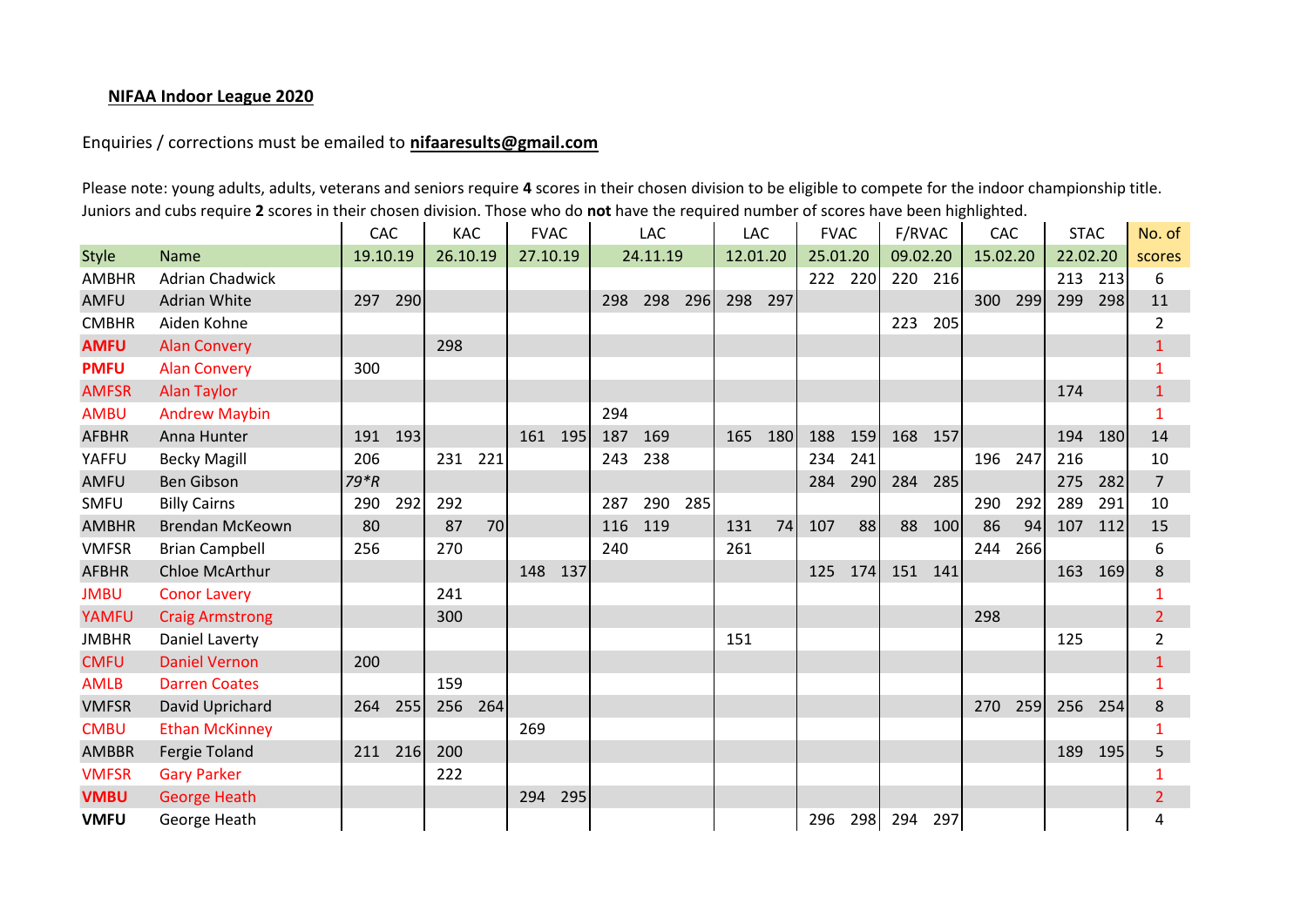|               |                         | CAC      |     | KAC |          | <b>FVAC</b> |          |          | LAC     |     | LAC      |     | <b>FVAC</b> |     | F/RVAC   |     | CAC      |     | <b>STAC</b> |     | No. of         |  |
|---------------|-------------------------|----------|-----|-----|----------|-------------|----------|----------|---------|-----|----------|-----|-------------|-----|----------|-----|----------|-----|-------------|-----|----------------|--|
| <b>Style</b>  | Name                    | 19.10.19 |     |     | 26.10.19 |             | 27.10.19 | 24.11.19 |         |     | 12.01.20 |     | 25.01.20    |     | 09.02.20 |     | 15.02.20 |     | 22.02.20    |     | scores         |  |
| <b>SMFSR</b>  | <b>Gerry Adams</b>      | 253      | 254 | 248 |          |             |          | 250      |         |     | 252      |     |             |     |          |     | 244      |     | 247         | 263 | 8              |  |
| <b>VMTR</b>   | <b>Gerry McLaughlin</b> |          |     |     |          |             |          |          |         |     |          |     |             |     |          |     |          |     | 130         |     | $\mathbf{1}$   |  |
| AMHB          | Gordon Horner           | 160      | 190 | 171 | 176      |             |          |          | 161 156 |     |          |     |             |     |          |     | 179      | 182 | 159         | 180 | 10             |  |
| <b>AMFSR</b>  | <b>Graham Frampton</b>  | 228      | 242 |     |          |             |          |          |         |     |          |     |             |     |          |     | 215      |     |             |     | $\overline{3}$ |  |
| <b>AFFSR</b>  | <b>Hannah Taylor</b>    |          |     |     |          |             |          |          |         |     |          |     |             |     |          |     |          |     | 221         |     | $\mathbf{1}$   |  |
| <b>AMBHR</b>  | <b>Henrik McGill</b>    |          |     |     |          |             |          |          |         |     |          |     | 175         | 150 |          |     |          |     |             |     | $\overline{2}$ |  |
| <b>JMBHR</b>  | <b>Isaac McIlwrath</b>  | 182      |     |     |          |             |          |          |         |     |          |     |             |     |          |     | 192      |     |             |     | $\overline{2}$ |  |
| <b>JMFSR</b>  | <b>Jack Doherty</b>     |          |     |     |          | 283         | 278      |          |         |     |          |     |             |     |          |     |          |     |             |     | $\overline{2}$ |  |
| <b>AMBU</b>   | James McNeill           |          |     |     |          |             |          | 221 227  |         |     | 250      | 236 |             |     |          |     |          |     | 260         | 261 | 6              |  |
| <b>AMFSR</b>  | <b>James McNeill</b>    |          |     |     |          | 197 218     |          |          |         |     |          |     |             |     |          |     |          |     |             |     | $\overline{2}$ |  |
| <b>AMFSR</b>  | Jason Finnegan          | 228      | 218 | 217 |          |             |          |          | 246 229 | 244 | 239      |     |             |     |          |     | 227      | 243 |             |     | 9              |  |
| <b>AMBBR</b>  | <b>Jim McKnight</b>     |          |     |     |          |             |          |          |         |     |          |     |             |     |          |     |          |     | 206         |     | $\mathbf{1}$   |  |
| <b>AFFU</b>   | Jo Ann Bell             | 293      |     | 299 | 298      |             |          | 286      | 295     |     |          |     |             |     |          |     | 296      |     |             |     | 6              |  |
| <b>JMBHR</b>  | John Burns              |          |     |     |          |             |          | 154      | 187     |     | 147      | 166 |             |     |          |     |          |     | 153         | 161 | 6              |  |
| <b>AMFU</b>   | John O'Neill            |          |     |     |          |             |          |          |         |     |          |     | 278         |     | 285      | 283 |          |     |             |     | 3              |  |
| <b>AFBBR</b>  | Jojo Spencer            |          |     |     |          |             |          |          |         |     | 212      | 197 |             |     | 200      | 225 | 207      | 220 | 213         | 207 | 8              |  |
| <b>AFBBR</b>  | Jolene Kohne            |          |     |     |          |             |          | 224      | 226     |     | 214      | 217 |             |     | 218      | 241 |          |     |             |     | 6              |  |
| <b>AMFSR</b>  | Jon Newing              | 198      |     | 181 |          |             |          | 181      |         |     | 213      |     |             |     | 208      |     | 219      |     | 222         |     | $\overline{7}$ |  |
| <b>AMLB</b>   | <b>Jon Newing</b>       | 48       |     |     |          |             |          |          |         |     |          |     |             |     |          |     |          |     |             |     | $\mathbf{1}$   |  |
| <b>AMFU</b>   | <b>Jonathan Ellis</b>   |          |     |     |          |             |          |          |         |     |          |     |             |     |          |     | 207      |     |             |     | $\mathbf{1}$   |  |
| <b>CMBHR</b>  | Jude Fairfowl           |          |     |     |          |             |          | 78       | 109     |     | 99       | 83  |             |     | 174 167  |     |          |     |             |     | 6              |  |
| <b>JFFSR</b>  | <b>Judy Magill</b>      | 178      |     | 223 | 202      |             |          | 119      | 106     |     | 128      | 89  | 76          | 96  |          |     | 149      | 133 | 133         |     | 12             |  |
| <b>AMFU</b>   | <b>Justin Eames</b>     |          |     | 286 |          |             |          |          |         |     |          |     |             |     |          |     |          |     |             |     | $\mathbf{1}$   |  |
| <b>VMFU</b>   | Kieran McShane          | 288      | 283 | 280 | 285      |             |          |          |         |     |          |     |             |     |          |     |          |     |             |     | 4              |  |
| <b>JFFU</b>   | Lauren Boyle            | 249      |     | 190 |          |             |          |          |         |     |          |     |             |     |          |     |          |     |             |     | $\overline{2}$ |  |
| <b>AFFU</b>   | Lauren McConnell        | 278      |     | 283 |          |             |          |          |         |     |          |     |             |     |          |     | 279      | 281 | 290         | 292 | 6              |  |
| <b>AFBHR</b>  | Lisa McConnell          |          |     | 187 |          |             |          | 187      | 143     |     |          |     |             |     |          |     | 166      |     |             |     | 4              |  |
| <b>VFBHR</b>  | <b>Liz Crane</b>        |          |     | 201 |          |             |          | 208      |         |     | 220      |     |             |     |          |     |          |     |             |     | 3              |  |
| <b>CMFU</b>   | <b>Logan Ritchie</b>    |          |     |     |          |             |          |          |         |     |          |     |             |     |          |     | 258      |     |             |     | $\mathbf{1}$   |  |
| <b>YAFBHR</b> | Makenna Chadwick        |          |     |     |          |             |          |          |         |     |          |     | 162         | 171 | 196      | 188 |          |     | 212         | 187 | 6              |  |
| <b>AMBBR</b>  | Mark Boyle              | 243      |     | 228 |          |             |          | 231 237  |         |     |          |     |             |     |          |     | 242      |     |             |     | 5              |  |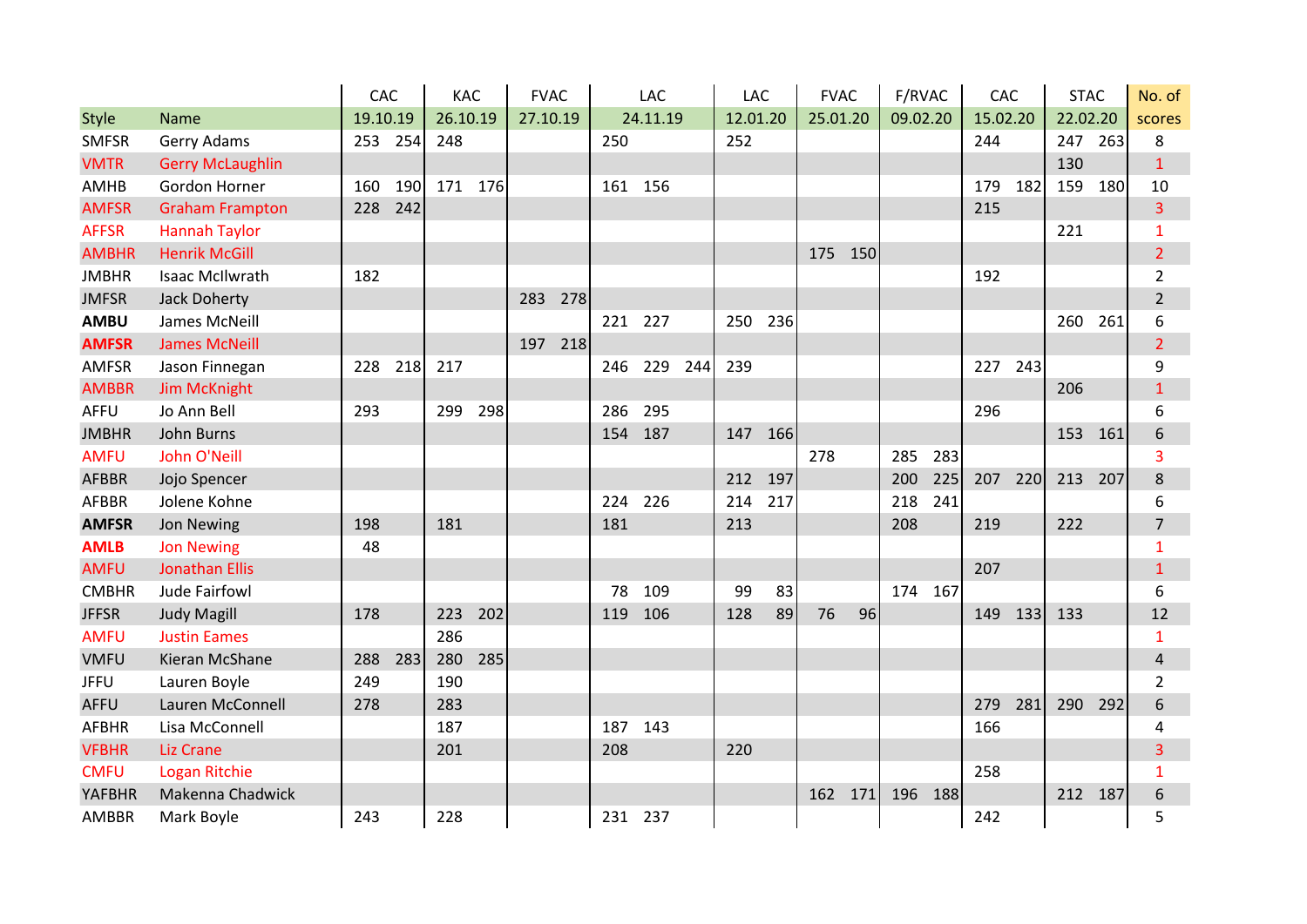|               |                           | CAC        | <b>KAC</b> |     | <b>FVAC</b> |     | LAC |          | LAC |          | <b>FVAC</b> |          | F/RVAC |          | CAC |          | <b>STAC</b> |          | No. of |                |  |
|---------------|---------------------------|------------|------------|-----|-------------|-----|-----|----------|-----|----------|-------------|----------|--------|----------|-----|----------|-------------|----------|--------|----------------|--|
| <b>Style</b>  | <b>Name</b>               | 19.10.19   | 26.10.19   |     | 27.10.19    |     |     | 24.11.19 |     | 12.01.20 |             | 25.01.20 |        | 09.02.20 |     | 15.02.20 |             | 22.02.20 |        | scores         |  |
| <b>JMBHR</b>  | Martin McKeown            | 203        | 203        | 211 |             |     |     |          |     |          |             | 139 150  |        |          |     |          |             |          |        | 5              |  |
| <b>YAMBHR</b> | <b>Martin McKeown</b>     |            |            |     |             |     | 195 | 193      |     | 155      | 166         |          |        | 171 173  |     |          | 192 159     | 219      | 180    | 10             |  |
| <b>AMBU</b>   | <b>Matthew Montgomery</b> |            |            |     |             |     | 299 | 298      |     | 297      |             |          |        |          |     |          |             |          |        | 3              |  |
| <b>YAMBBR</b> | <b>Michael Toland</b>     | 125<br>117 | 110        |     |             |     |     |          |     |          |             |          |        |          |     |          |             | 114      | 117    | 5              |  |
| <b>AMFSR</b>  | <b>Michael Vernon</b>     | 191        |            |     |             |     |     |          |     |          |             |          |        |          |     |          |             |          |        | $\mathbf{1}$   |  |
| <b>SFFU</b>   | <b>Myrtle McGown</b>      |            | 258        |     |             |     |     |          |     |          |             |          |        |          |     | 236      |             |          |        | $\overline{2}$ |  |
| <b>VFBBR</b>  | Naomi Laverty             |            |            |     |             |     | 141 |          |     |          |             |          |        |          |     |          |             | 183      |        | $\overline{2}$ |  |
| <b>CFFU</b>   | Niamh Boyle               | 247        | 257        |     |             |     | 232 | 264      |     | 254      |             |          |        |          |     | 217      |             |          |        | 6              |  |
| <b>AFFU</b>   | Olivia Boyle              | 258        | 266        |     |             |     | 280 | 270      |     | 273      |             |          |        |          |     | 276      |             |          |        | 6              |  |
| <b>VFBHR</b>  | <b>Pat Wilson</b>         |            | 188        |     |             |     | 196 |          |     |          |             |          |        |          |     | 218      |             |          |        | 3              |  |
| <b>VMFU</b>   | Paul McClelland           | 294        | 296        |     |             |     | 297 | 293      |     |          |             |          |        |          |     | 293      |             |          |        | 5              |  |
| <b>VMFU</b>   | <b>Peter Eames</b>        |            | 227        |     |             |     |     |          |     |          |             |          |        |          |     |          |             |          |        | $\mathbf{1}$   |  |
| <b>JFBBR</b>  | Rachel Boyle              |            |            |     |             |     | 166 | 130      |     | 152      |             |          |        |          |     |          |             |          |        | 3              |  |
| <b>JFBU</b>   | <b>Rachel Boyle</b>       |            |            |     |             |     |     |          |     |          |             |          |        |          |     | 170      |             |          |        | $\mathbf 1$    |  |
| <b>AMFU</b>   | <b>Robbie Stinson</b>     |            |            |     |             |     |     |          |     |          |             |          |        | 292 281  |     |          |             |          |        | $\overline{2}$ |  |
| <b>VMBU</b>   | Robbie Stinson            |            |            |     |             |     | 282 | 294      |     | 280      | 280         | 262      | 292    |          |     |          |             | 293      | 283    | 8              |  |
| <b>AMFU</b>   | <b>Robert Hall</b>        |            | 300        | 295 |             |     |     |          |     |          |             |          |        |          |     |          |             |          |        | $\overline{2}$ |  |
| <b>AMBBR</b>  | <b>Robert McArthur</b>    |            |            |     | 172         | 186 |     |          |     |          |             | 169      | 181    | 161      | 162 |          |             | 164      | 174    | 8              |  |
| <b>CFBHR</b>  | Samantha Harper           |            |            |     |             |     |     |          |     |          |             | 236      | 241    |          |     |          |             |          |        | $\overline{2}$ |  |
| <b>AMFSR</b>  | Seamus Fitzpatrick        | 265<br>262 |            |     |             |     |     |          |     | 259      | 266         | 270      |        |          |     |          |             |          |        | 5              |  |
| AMHB          | Seán Moore                | 143<br>130 |            |     |             |     |     |          |     | 157      | 154         |          |        |          |     |          |             | 139      | 142    | 6              |  |
| AMFU          | Shane Haughian            |            |            |     |             |     | 298 |          |     | 300      | 293         |          |        |          |     | 299      | 300         |          |        | 5              |  |
| AFFU          | Shona Judge               |            |            |     |             |     | 297 | 289      |     | 291      | 283         | 295      | 287    |          |     | 296      | 296         | 297      | 293    | 10             |  |
| <b>AMFU</b>   | <b>Simon McKelvey</b>     |            |            |     |             |     |     |          |     |          |             |          |        |          |     |          |             | 300      | 300    | $\overline{2}$ |  |
| <b>VMFU</b>   | <b>Simon Stock</b>        | 228<br>265 | 257        | 262 |             |     | 233 |          |     |          |             |          |        |          |     |          |             |          |        | 5              |  |
| <b>AFBHR</b>  | Sow-Lai Cheung            |            |            |     | 148         | 169 |     |          |     |          |             | 176      |        |          |     |          |             |          |        | $\overline{3}$ |  |
| <b>VMFU</b>   | <b>Stephen Hand</b>       |            | 263        |     |             |     |     |          |     |          |             |          |        |          |     |          |             |          |        | $\mathbf{1}$   |  |
| <b>AMBHR</b>  | <b>Stuart Letson</b>      | 192<br>148 | 191        | 173 | 185         | 194 | 169 | 122      | 149 | 166      | 165         | 195      | 166    |          |     | 191      | 194         | 186      | 189    | 17             |  |
| <b>AMFU</b>   | <b>Stuart Wilson</b>      |            |            |     |             |     |     |          |     | 299      |             |          |        |          |     | 300      |             |          |        | $\overline{2}$ |  |
| <b>SFFU</b>   | <b>Sue Cairns</b>         |            | 214        |     |             |     |     |          |     |          |             |          |        |          |     | 243      | 244         |          |        | 3              |  |
| <b>AFFSR</b>  | Susan Agnew               | 254<br>275 | 285        | 272 |             |     | 269 | 234      | 242 | 263      | 254         |          |        |          |     | 260      | 259         | 253      | 259    | 13             |  |